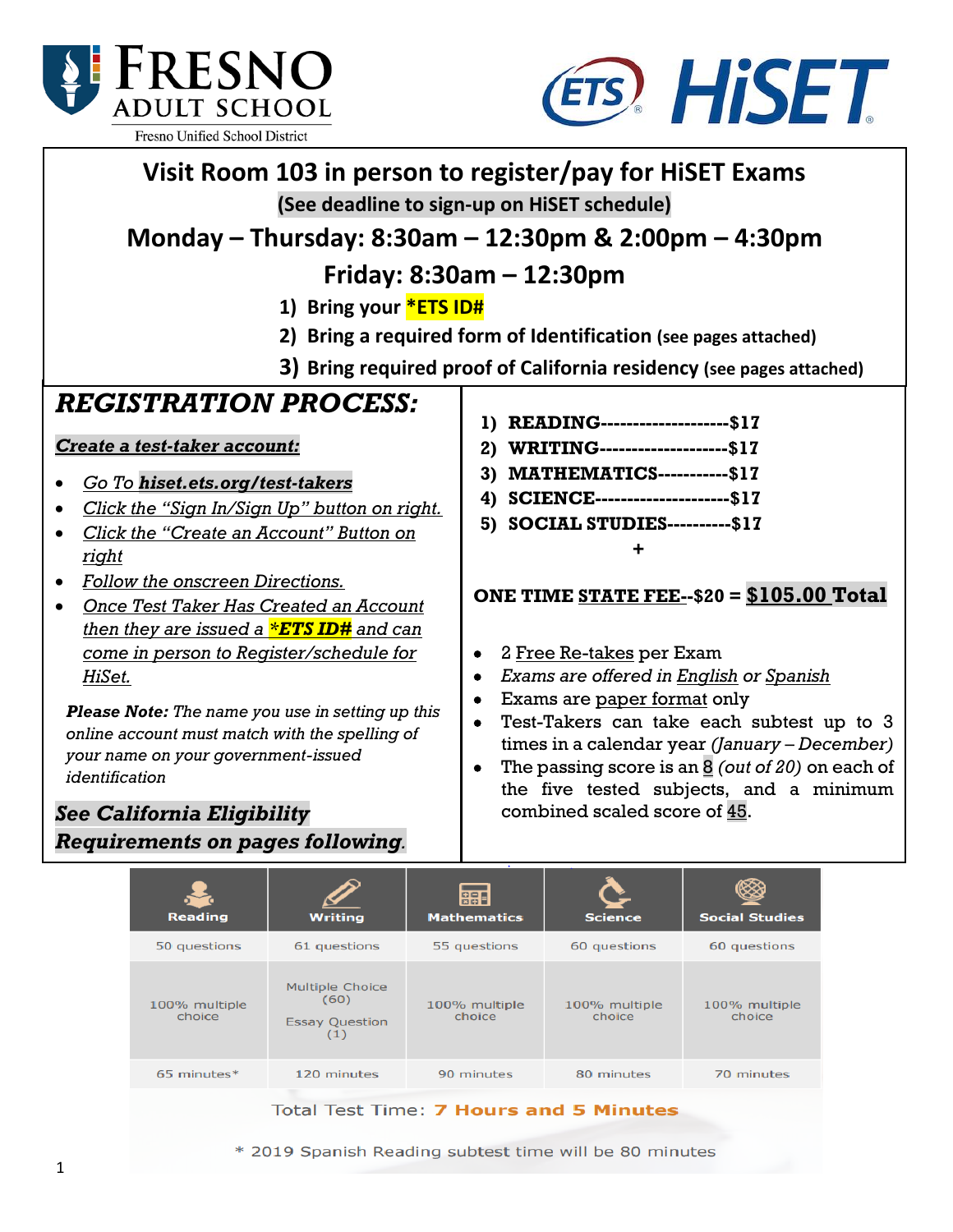|                                                               | 2021-2022 HISET TESTING CALENDAR |       |                        |                                                       |                      |  |  |  |  |
|---------------------------------------------------------------|----------------------------------|-------|------------------------|-------------------------------------------------------|----------------------|--|--|--|--|
|                                                               |                                  |       | $8:30$ am $- 10:00$ am | 10:30am - 12:30pm                                     | $2:00$ pm $-4:00$ pm |  |  |  |  |
| November                                                      | Tue                              | 11/16 | <b>READING</b>         | <b>SOCIAL STUDIES</b>                                 | WRITING              |  |  |  |  |
|                                                               | Wed                              | 11/17 | <b>SCIENCE</b>         | <b>MATH</b>                                           | <b>READING</b>       |  |  |  |  |
|                                                               | Thur                             | 11/18 | <b>MATH</b>            | <b>SCIENCE</b>                                        | <b>WRITING</b>       |  |  |  |  |
| Deadline to sign up Thursday, November 11 <sup>th</sup>       |                                  |       |                        |                                                       |                      |  |  |  |  |
| December                                                      |                                  |       | $8:30$ am - 10:00am    | 10:30am - 12:30pm                                     | $2:00$ pm $-4:00$ pm |  |  |  |  |
|                                                               | Tue                              | 12/14 | <b>SCIENCE</b>         | <b>WRITING</b>                                        | <b>MATH</b>          |  |  |  |  |
|                                                               | Wed                              | 12/15 | <b>READING</b>         | <b>SOCIAL STUDIES</b>                                 | WRITING              |  |  |  |  |
|                                                               | Thur                             | 12/16 | <b>MATH</b>            | <b>READING</b>                                        | <b>SCIENCE</b>       |  |  |  |  |
| Deadline to sign up Thursday, December 9th                    |                                  |       |                        |                                                       |                      |  |  |  |  |
|                                                               |                                  |       | 8:30am - 10:00am       | 10:30am - 12:30pm                                     | $2:00$ pm $-4:00$ pm |  |  |  |  |
|                                                               | Tue                              | 1/25  | <b>SOCIAL STUDIES</b>  | <b>WRITING</b>                                        | <b>READING</b>       |  |  |  |  |
| Vienuer                                                       | Wed                              | 1/26  | <b>READING</b>         | <b>MATH</b>                                           | <b>SCIENCE</b>       |  |  |  |  |
|                                                               | Thur                             | 1/27  | <b>MATH</b>            | <b>SCIENCE</b>                                        | <b>WRITING</b>       |  |  |  |  |
|                                                               |                                  |       |                        | Deadline to sign up Thursday January 20 <sup>th</sup> |                      |  |  |  |  |
|                                                               |                                  |       | 8:30am - 10:00am       | 10:30am - 12:30pm                                     | $2:00$ pm $-4:00$ pm |  |  |  |  |
|                                                               | Tue                              | 2/15  | <b>READING</b>         | SOCIAL STUDIES                                        | <b>WRITING</b>       |  |  |  |  |
| February                                                      | Wed                              | 2/16  | <b>SCIENCE</b>         | <b>MATH</b>                                           | <b>READING</b>       |  |  |  |  |
|                                                               | Thur                             | 2/17  | <b>MATH</b>            | <b>SCIENCE</b>                                        | <b>WRITING</b>       |  |  |  |  |
| Deadline to sign up Thursday February 10 <sup>th</sup>        |                                  |       |                        |                                                       |                      |  |  |  |  |
|                                                               |                                  |       | $8:30$ am - 10:00am    | 10:30am - 12:30pm                                     | $2:00$ pm $-4:00$ pm |  |  |  |  |
| ЪЪ                                                            | Tue                              | 3/22  | <b>SCIENCE</b>         | <b>WRITING</b>                                        | <b>MATH</b>          |  |  |  |  |
| <b>IeM</b>                                                    | Wed                              | 3/23  | <b>READING</b>         | SOCIAL STUDIES                                        | <b>WRITING</b>       |  |  |  |  |
|                                                               | Thur                             | 3/24  | <b>MATH</b>            | <b>READING</b>                                        | <b>SCIENCE</b>       |  |  |  |  |
| Deadline to sign up Thursday March 17th                       |                                  |       |                        |                                                       |                      |  |  |  |  |
|                                                               |                                  |       | 8:30am - 10:00am       | 10:30am - 12:30pm                                     | $2:00$ pm $-4:00$ pm |  |  |  |  |
|                                                               | Tue                              | 4/26  | SOCIAL STUDIES         | <b>WRITING</b>                                        |                      |  |  |  |  |
| April                                                         | Wed                              | 4/27  | <b>SCIENCE</b>         | <b>MATH</b><br><b>WRITING</b>                         |                      |  |  |  |  |
|                                                               | Thur                             | 4/28  | <b>READING</b>         | Deadline to sign up Thursday April 22nd               |                      |  |  |  |  |
| 8:30am - 10:00am<br>$2:00$ pm $-4:00$ pm<br>10:30am - 12:30pm |                                  |       |                        |                                                       |                      |  |  |  |  |
| VeM                                                           | Tue                              | 5/24  | SOCIAL STUDIES         | <b>WRITING</b>                                        |                      |  |  |  |  |
|                                                               | Wed                              | 5/25  | <b>READING</b>         | <b>SCIENCE</b>                                        |                      |  |  |  |  |
|                                                               | Thur                             | 5/26  | <b>MATH</b>            | <b>WRITING</b>                                        |                      |  |  |  |  |
| Deadline to sign up Thursday May 19th                         |                                  |       |                        |                                                       |                      |  |  |  |  |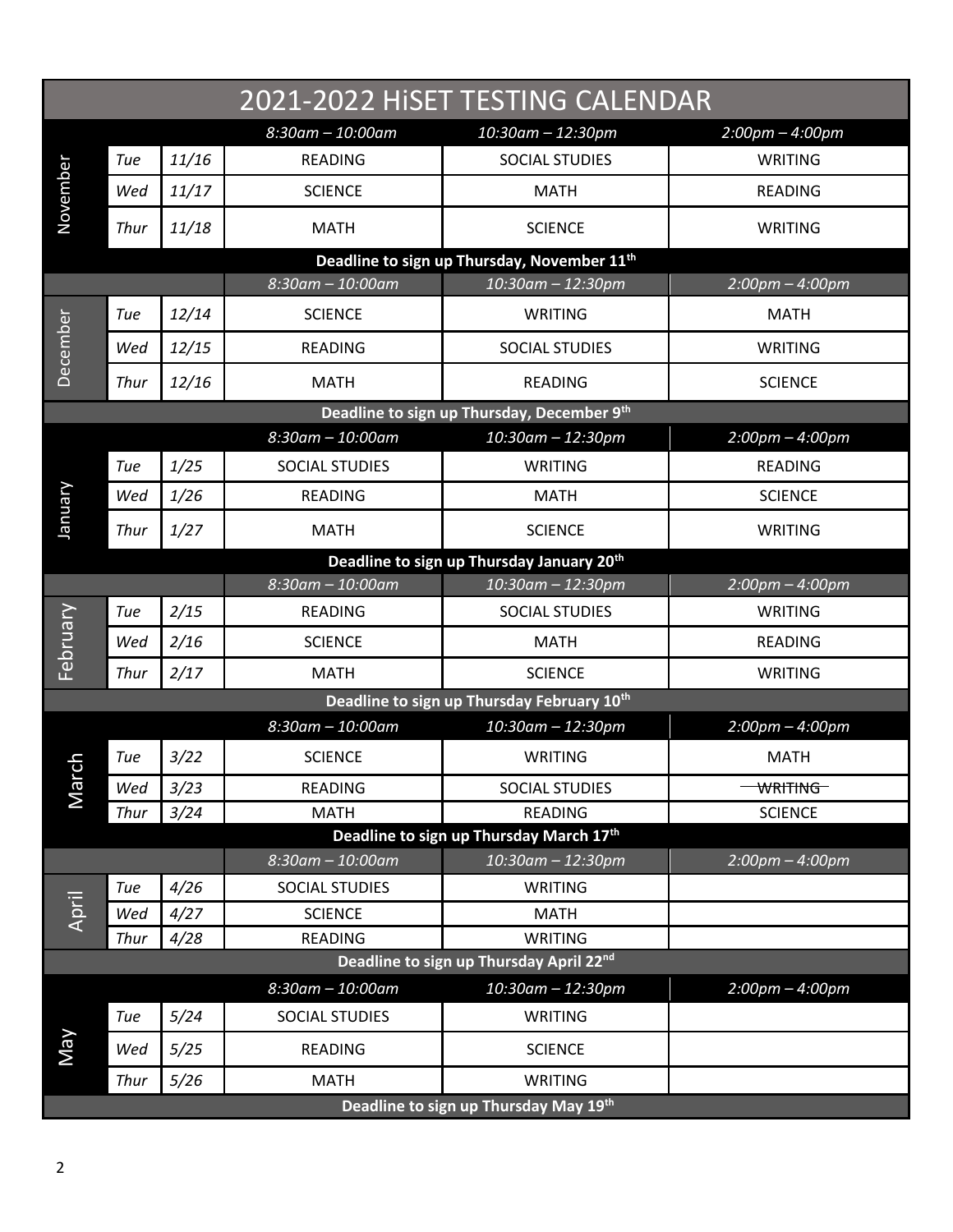## **State Eligibility Requirements (From HiSET Website)**

**To take the HiSET exam in California, you must be a California resident, or a member of the armed forces assigned to duty in the state of California, have not completed high school and meet the following eligibility requirements:**

- Age: To take the HiSET exam in California, you must meet any one of the following requirements:
	- o You must be 18 years of age or older **or** within 60 days of your 18th birthday (regardless of school enrollment status).
	- $\circ$  You must be within 60 days of when you would have graduated from high school had you remained in school and followed the usual course of study. (May not currently be enrolled in school.)
	- $\circ$  You must be 17 years of age and out of school for at least 60 consecutive days. You must also provide a letter of request from the military, a postsecondary educational institution, or a prospective employer.
	- $\circ$  You must be 17 years of age, have accumulated fewer than 100 units of high school, be confined to a state or county or correctional agency, and meet all the following criteria:
		- You do not have a realistic chance of completing the requirements for a high school diploma.
		- You have adequate academic skills to successfully complete the HiSET exam.
		- You understand the options available regarding acquisition of a high school diploma, the high school equivalency certificate, or the high school proficiency certificate and the requirements, expectations, benefits, and limitations of each option.
		- You have sufficient time left to complete the entire HiSET exam; however, if released before the test is completed, you may complete testing at an authorized testing center.
- **Residency:** Proof of California residency must be verified, both at the time of registration and before admittance to the testing room. Find out about acceptable evidence for California residency.
- **Test Preparation or Instruction:** You are not required to take HiSET preparation courses before taking the test.
- **Practice Test:** You are not required to take the HiSET practice test before taking the exam.
- **Identification:** Identity and age must be verified by current photo identification at time of scheduling and/or before admittance to the testing room. Acceptable identification includes:
	- $\circ$  photographic driver's license, with a signature, issued by any U.S. state or foreign government
	- $\circ$  photographic identification card, with a signature, issued by any of the U.S. Armed Forces, any U.S. state, or any foreign government
	- $\circ$  photographic Tribal enrollment card with a signature
	- $\circ$  photographic identification card or badge, with a signature, issued by a California department or agency (e.g., California Conservation Corps)
	- $\circ$  photographic passport, with a signature, issued by the United States or a foreign government

**Note:** The identification must include your name, birth date, signature, photograph, and address.